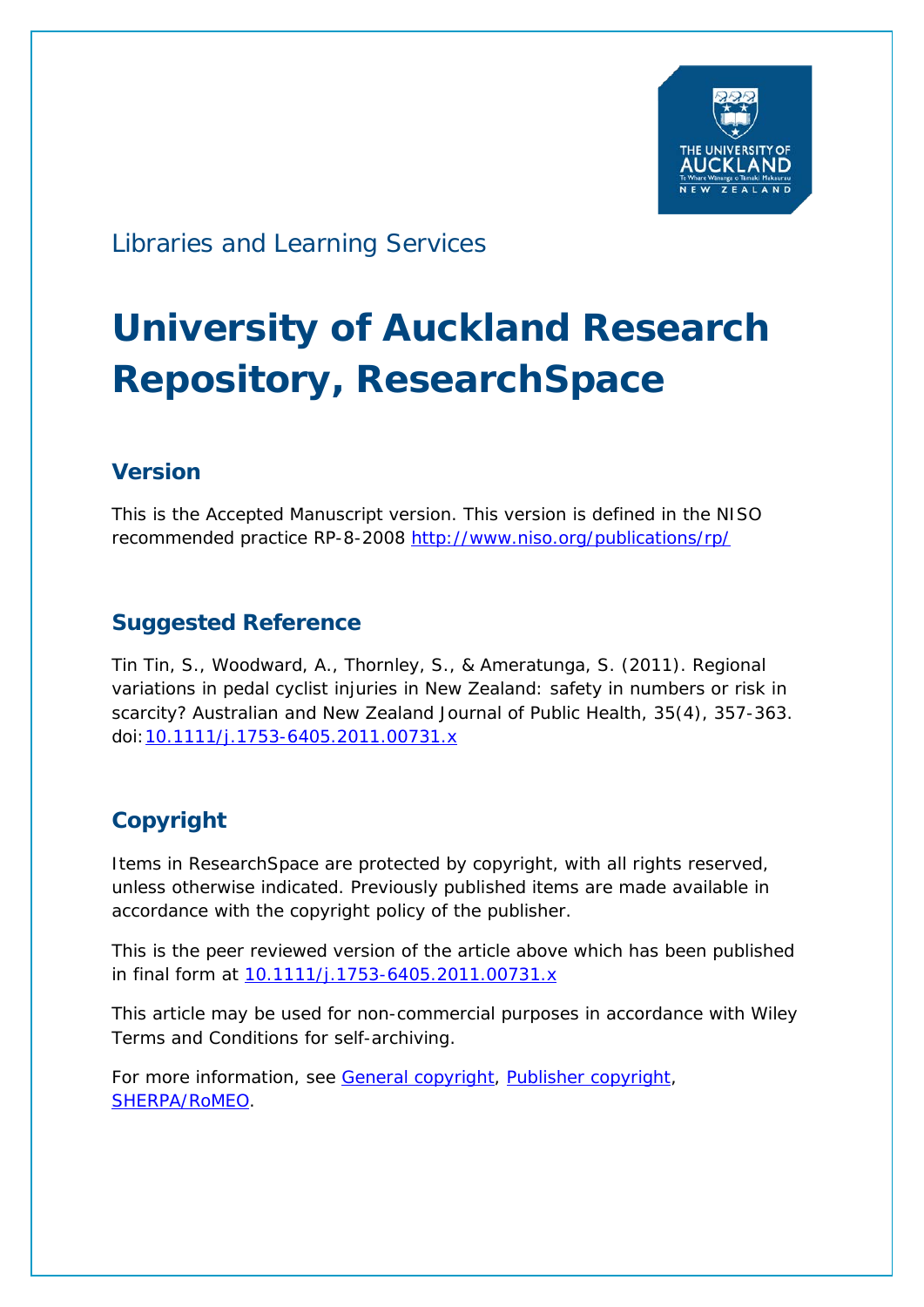#### **Title:**

Regional Differences in Pedal Cyclist Injuries in New Zealand: Safety in Numbers or Risk in Scarcity?

#### **Authors:**

Sandar Tin Tin, Section of Epidemiology and Biostatistics, School of Population Health, University of Auckland, New Zealand. Email: [s.tintin@auckland.ac.nz](mailto:s.tintin@auckland.ac.nz)  Alistair Woodward, School of Population Health, University of Auckland, New Zealand. Email: [a.woodward@auckland.ac.nz](mailto:a.woodward@auckland.ac.nz)

Simon Thornley, Section of Epidemiology and Biostatistics, School of Population Health, University of Auckland, New Zealand. Email: [s.thornley@auckland.ac.nz](mailto:s.thornley@auckland.ac.nz)  Shanthi Ameratunga, Section of Epidemiology and Biostatistics, School of Population Health, University of Auckland, New Zealand. Email: [s.ameratunga@auckland.ac.nz](mailto:s.ameratunga@auckland.ac.nz)

#### **Corresponding Author:**

Sandar Tin Tin Section of Epidemiology and Biostatistics School of Population Health University of Auckland Private Bag 92019 Auckland 1142 New Zealand Email: [s.tintin@auckland.ac.nz](mailto:s.tintin@auckland.ac.nz) Tel: +64 21 212 5155

#### **Word Count (including abstract and references)**: 4550

**Word Count (main body text)**: 2818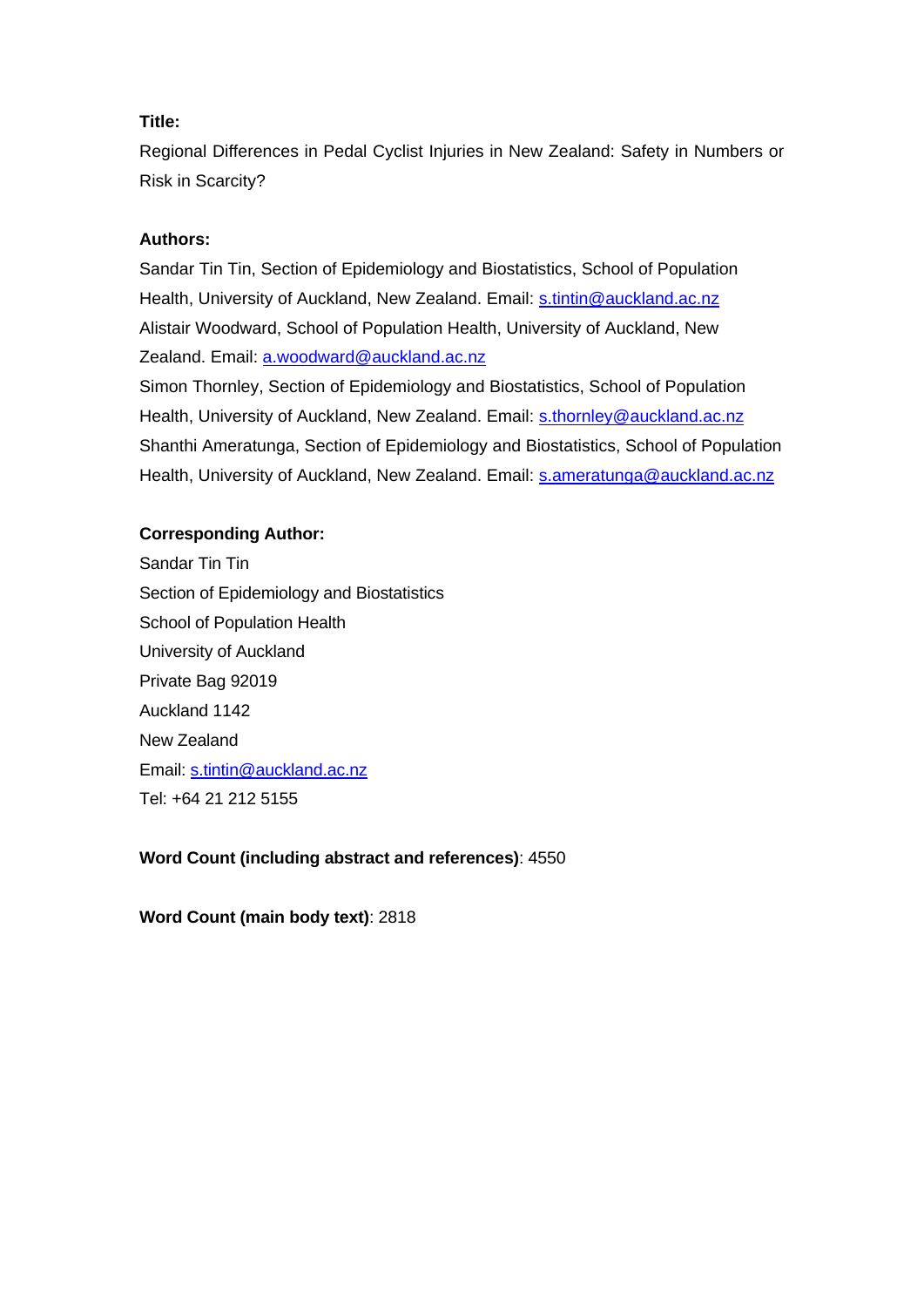#### **Abstract**

Aim: To assess regional differences in total time spent cycling and travelling in a car and exposure-based risks of traffic injuries to pedal cyclists resulting in death or hospital inpatient treatment

*Methods:* Cycling injuries were identified from the Mortality Collection and the National Minimum Dataset. Time spent cycling and travelling in a car/van/Ute/SUV (driving or riding as a passenger) was computed from National Household Travel Surveys. There are sixteen census regions in New Zealand, some of which were combined for this analysis to ensure an adequate sample size, resulting in eight regional groups. Analyses were undertaken for 1996-99 and 2003-07.

*Results:* The risk of injuries per million hours spent cycling varied widely across regions (ranging from 11 to 33 injuries during 1996-99 and from 12 to 78 injuries during 2003-07). The expected number of cycling injuries increased with increasing annual total time spent cycling but at a decreasing rate after adjusting for total time spent driving/riding. The risk of cycling injuries decreased with increasing annual per capita time spent cycling and decreasing annual per capita time spent driving/riding. There was an inverse association between the injury risk and the ratio of time spent cycling to time spent driving/riding.

**Conclusion:** The findings indicate the "risk in scarcity" effect for New Zealand cyclists, i.e., the risk profiles of cyclists will worsen if less people use a bicycle and more use a car.

*Implications:* Cooperative efforts to promote cycling and its safety and to restrict car use may reverse the "risk in scarcity" effect.

*Key words:* Bicycling, Traffic accidents, Exposure-based risk, Safety in numbers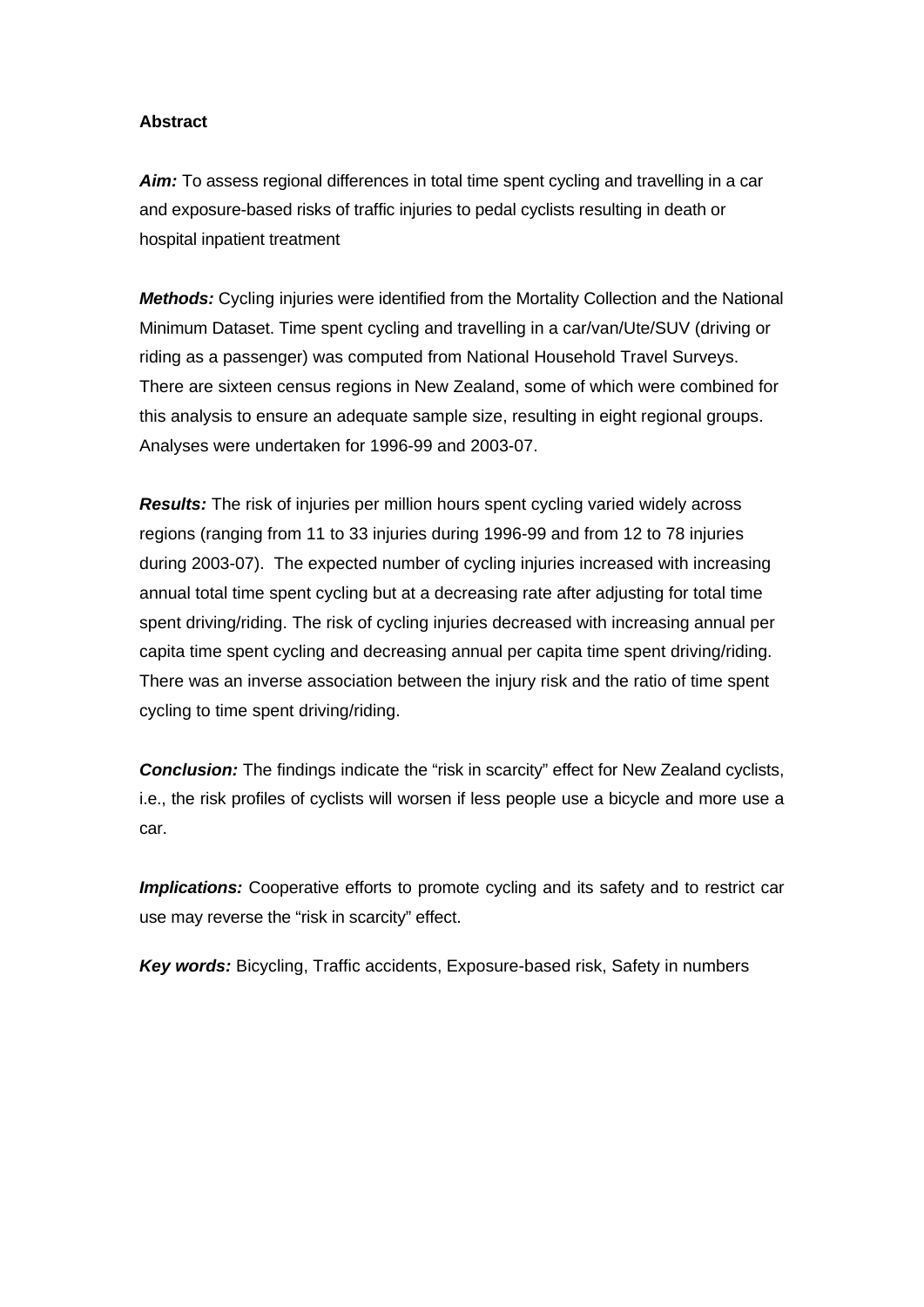"Safety in numbers" is a well known hypothesis in traffic safety, suggesting that a specific mode of travel may become safer if more people do it. This effect was first demonstrated in 1949 when R.J. Smeed, using data from 62 countries, showed that the fatality risk per vehicle was lower in countries with more vehicles per population.<sup>1</sup> Since then, others have described the same relationship, often referred to as Smeed's Law, in the UK<sup>2</sup> and Australia<sup>3</sup>. More recent research has reported that the benefits of safety in numbers apply to vulnerable road users such as cyclists and pedestrians.<sup>4-9</sup>

New Zealand is a country with a very high rate of car ownership and use.<sup>10</sup> Between 2005 and 2009, driver and passenger trips accounted for almost 80% of all time spent travelling whereas use of a bicycle represented only  $2\%$ .<sup>11</sup> Despite this low share in travel mode, cycling injuries are a concerning public health problem in this highly car dependent society. The New Zealand Ministry of Transport data based on police reports showed that ten cyclists were killed, 186 were seriously injured and many more suffered minor injuries due to crashes on public roads in 2008.<sup>12</sup> The estimated total social cost was about NZ\$224 million.<sup>12</sup>

The potential benefits of the safety in numbers effect for New Zealand cyclists were observed in a previous study undertaken between 2002 and 2004.<sup>9</sup> The study showed that the crash rate per cyclists decreased with increasing cycle volume at traffic signals, roundabouts and mid-block sites in three cities. As there are regional variations in travel patterns in New Zealand.<sup>13 14</sup> this paper aimed to investigate if there is a similar effect nationwide.

#### **Methods**

There are a total of sixteen regions in New Zealand defined at meshblock and area unit levels. A meshblock is the smallest geographic area for which statistical data is collected and processed.<sup>15</sup> We compared total time spent cycling and travelling in a car and the risk of traffic injuries to pedal cyclists resulting in death or hospital inpatient treatment across regions for 1996-99 and 2003-07. For this analysis, in accordance with Ministry of Transport guidelines, some of the regions were combined to ensure an adequate sample size (i.e., 30 people or more), resulting in eight regional groups.

#### *Data sources*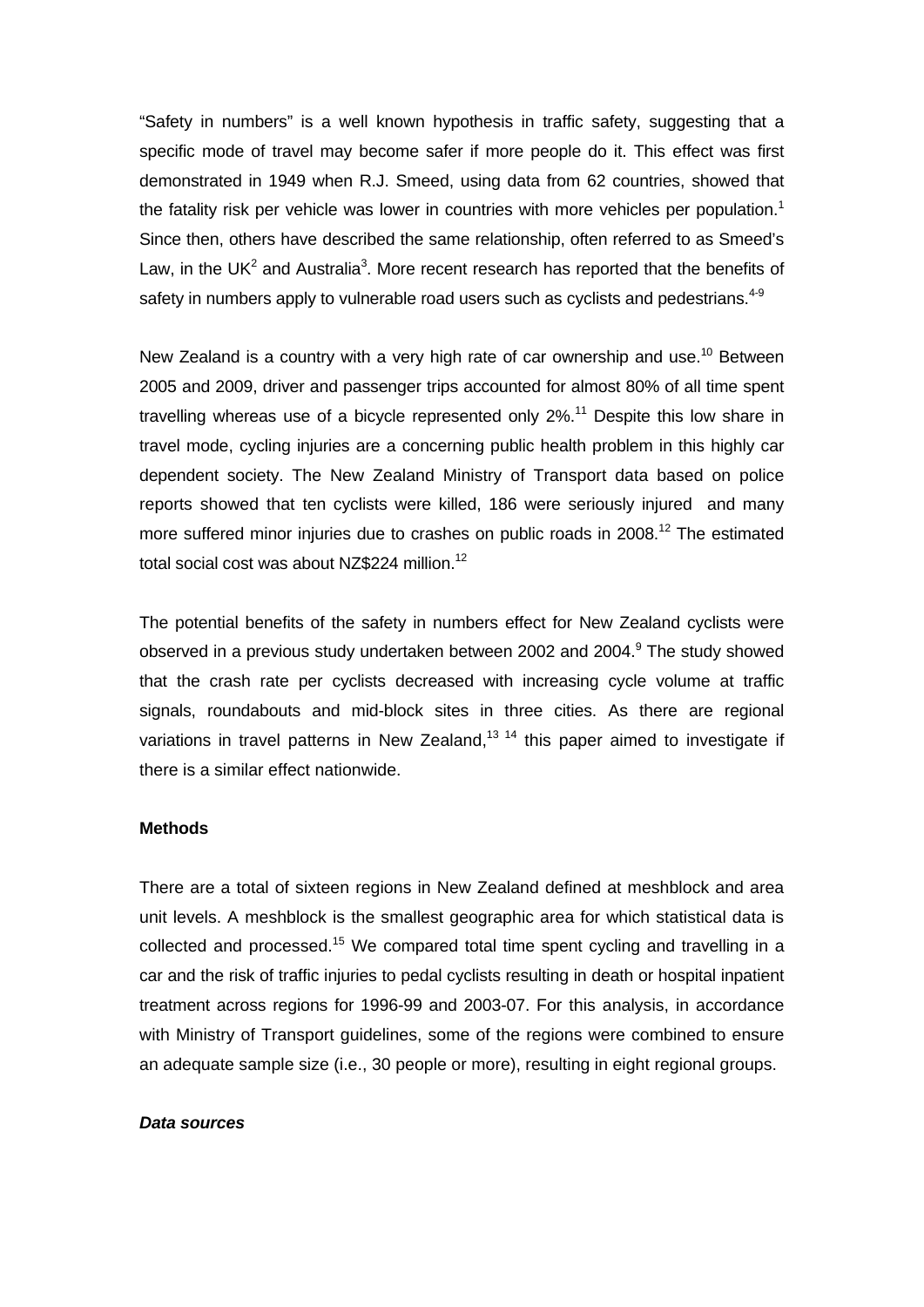The data for this analysis were obtained from the Mortality Collection and the National Minimum Dataset maintained by the Ministry of Health's Information Directorate and the Household Travel Survey Dataset maintained by the Ministry of Transport.

*Mortality Collection:* This contains information about all deaths registered in New Zealand. The data collected include demographic information and the underlying cause of death coded according to the *International Classification of Diseases (ICD)*. 16 ICD-9-CMA was used before 2000 and ICD-10-AM afterward.

*National Minimum Dataset:* This contains information about all day patients and inpatients discharged from public and private hospitals in New Zealand. The data collected include demographic information, diagnoses and diagnostic and therapeutic procedures. For all injury discharges, the circumstances of injury are coded according to the external causes of injury and poisoning codes (E codes) and the nature of injury is coded according to the *ICD*. 16 ICD-9-CMA was used before July 1999 and ICD-10-AM afterward.

Household Travel Surveys: Three separate national surveys<sup>17</sup> have collected information on daily personal travel in New Zealand. This analysis was restricted to the last two surveys as the first survey undertaken in 1989-90 did not have regional information. The second survey was carried out in 1997-98 and included over 14,000 people of all ages. From mid 2003, an ongoing survey has been conducted each year, with the sampling frame comprising approximately 2,000 households (resulting in responses from about 3500 people per year).

#### *Statistical Analysis*

The risk of traffic injuries among pedal cyclists resulting in death or hospital inpatient treatment was calculated using exposure-based methods:

Number of cases of cycling injuries

 $Risk =$ 

Exposure

Traffic injuries (i.e., injuries occurring on a public highway) among pedal cyclists were identified from the Mortality Collection and the National Minimum Dataset using the E-codes (ICD-9-CMA: E810-819.65, E826.15, E826.95, E829-829.15; and ICD-10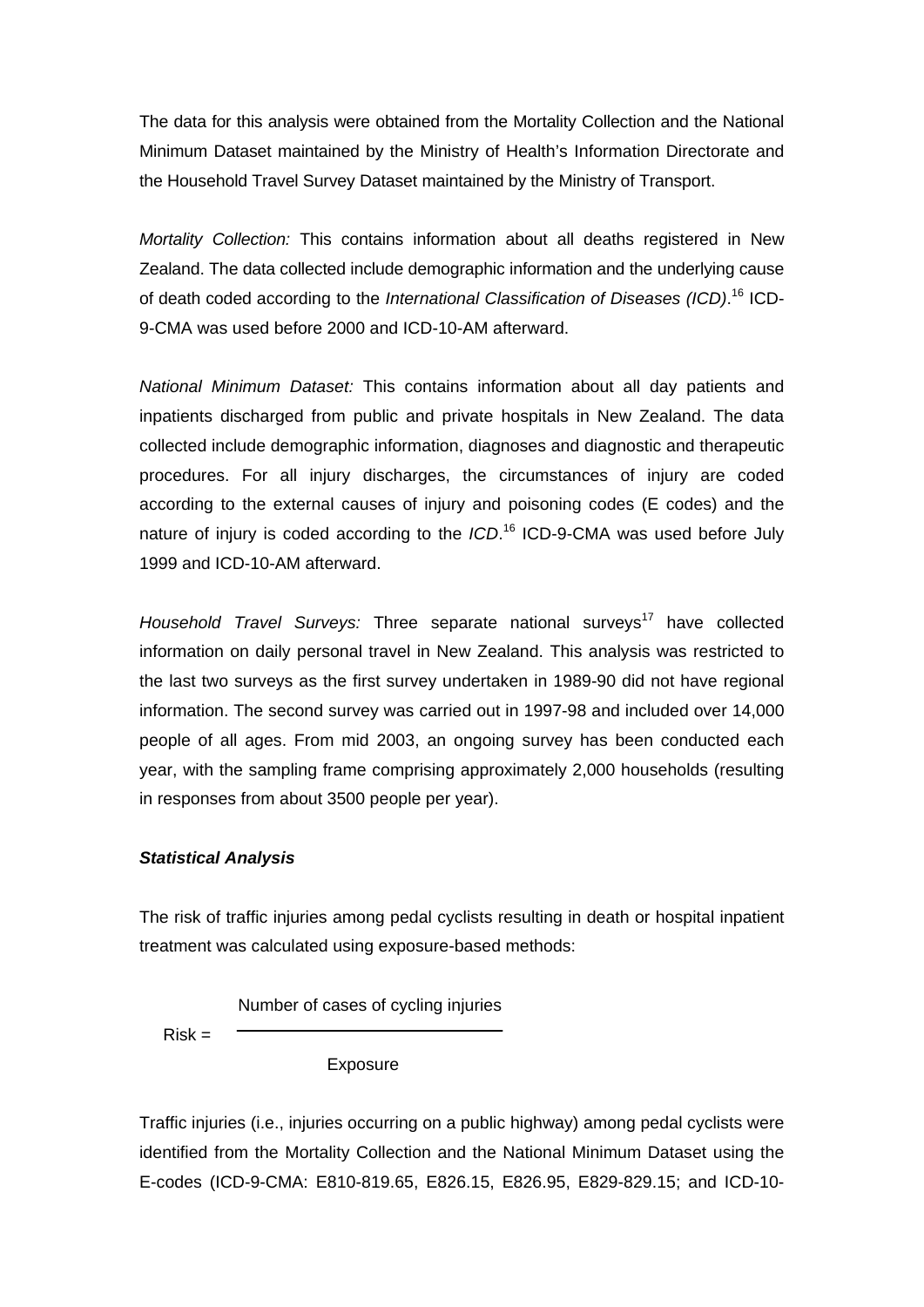AM: V10-18.3-9, V19.4-6, V19.9). The subset of these injuries that resulted from a collision with a motor vehicle were identified using the E-codes (ICD-9-CMA: E810- 819.6; ICD-10-AM: V12-V14.3-9, V19.4-6).<sup>16</sup> The hospitalised sample was restricted to inpatient discharges from public hospitals as the majority of patients (over 97%) requiring acute inpatient treatment for injury are admitted to public hospitals.<sup>18-20</sup> In order to enhance the validity of the analyses, the inclusion criteria included: (a) patients with a principal diagnosis of injury only (ICD-10-AM: S00-T78), (b) patients admitted to hospital for one day or more and (c) first admissions only.<sup>19</sup>

The required travel exposure variables (annual total and per capita time spent cycling and driving or riding as a passenger in a car/van/Ute/SUV) were computed from the 1997-98 and 2003-08 travel survey datasets. The data were weighted to account for clustering by household and non-response to the survey.

The relationship between the number of injuries to pedal cyclists and annual total time spent cycling and driving/riding was measured using the power function *I =*   $b_0x_1^{b1}x_2^{b2}$  (that has been used in previous research<sup>9 21 22</sup>), where *I* is the number of injuries to pedal cyclists,  $x_1$  and  $x_2$  are total time spent cycling and driving/riding respectively and  $b_0$ ,  $b_1$  and  $b_2$  are model parameters to be computed.

The association between the risk of injuries to pedal cyclists and annual per capita time spent cycling and driving/riding and the ratio of time spent cycling to time spent driving/riding was calculated using log-linear models. Given concerns about the use of ratio variables containing common terms (i.e., time spent cycling), $^{23}$  part correlation was undertaken to check for the possibility of spurious associations between injury risk and per capita time spent cycling and the ratio of time spent cycling to time spent driving/riding. $2425$ 

To minimise the effect of extraneous factors such as service utilisation, a sensitivity analysis was undertaken by restricting cases of interest to those with serious injuries<sup>26</sup> (an Abbreviated Injury Scale  $(AB)^{27,28}$  score of 3 or more). The mapping to AIS threshold was achieved using the Barell matrix categorisation.<sup>29</sup> The ICD-10-AM codes were mapped into the ICD-9-CM codes for this purpose. SAS (release 9.1, SAS Institute Inc., Cary, NC) and Microsoft Office Excel 2003 were used for all analyses.

#### **Results**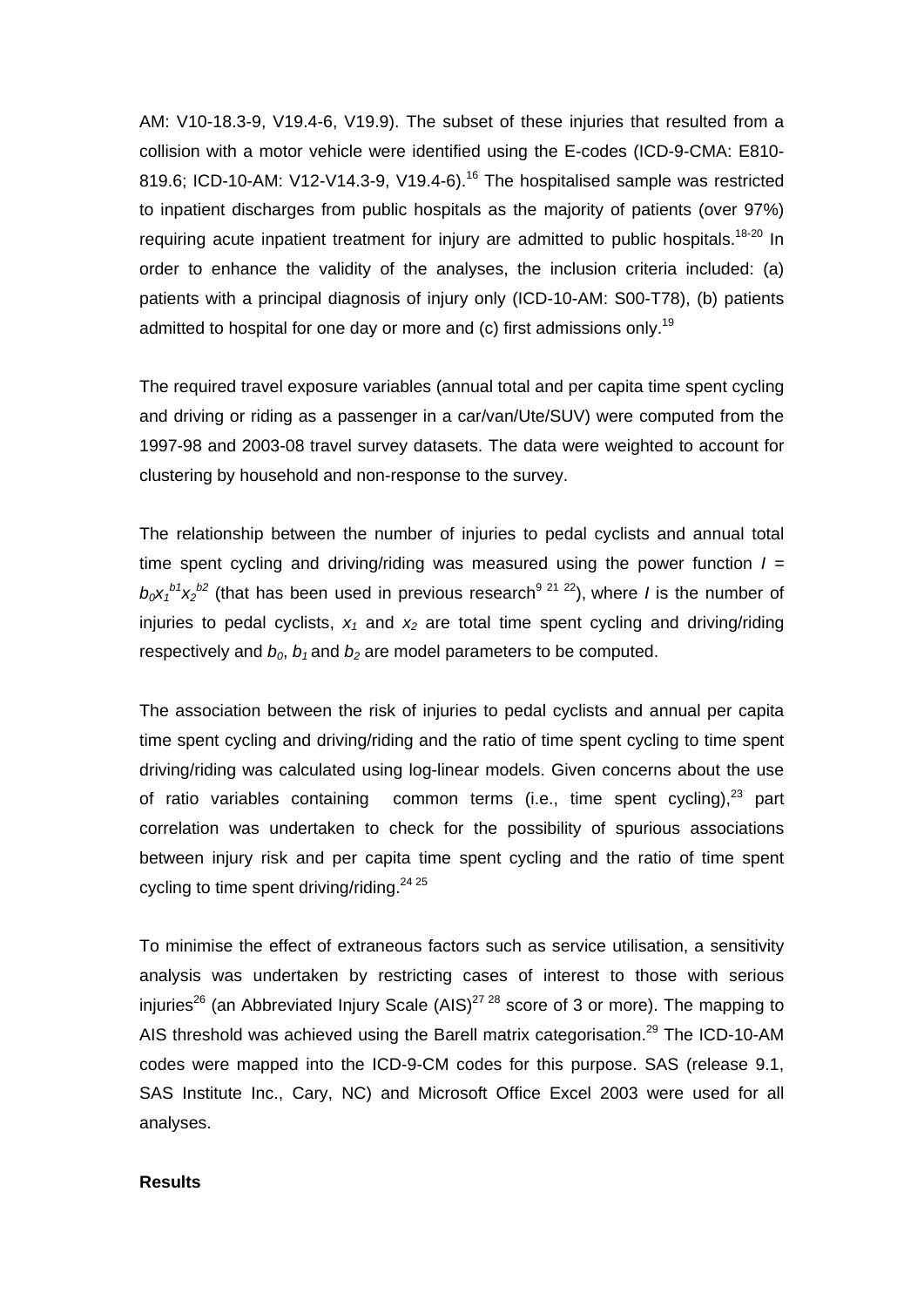Annual per capita time spent cycling varied widely across regions, ranging from 2.7 hours in Northland-Auckland to 12.8 hours in Canterbury during 1997-98 and from 2.0 hours in Northland-Auckland to 13.3 hours in Tasman-Nelson-Marlborough during 2003-08. Annual per capita time spent driving or riding as a passenger ranged from 135.2 hours in Tasman-Nelson-Marlborough to 209.3 hours in Northland-Auckland during 1997-98 and from 170.5 hours in Tasman-Nelson-Marlborough to 222.5 hours in Northland-Auckland during 2003-08.

The risk of traffic injuries to pedal cyclists varied across regions, from 11 injuries per million hours spent cycling in Wellington to 33 injuries per million hours spent cycling in Northland-Auckland during 1996-99; and from 12 injuries per million hours spent cycling in Tasman-Nelson-Marlborough to 78 injuries per million hours spent cycling in Northland-Auckland during 2003-07 (Figure 1). Similar patterns were observed for the risk of cycling injuries resulting from a collision with a motor vehicle.

The expected number of injuries to pedal cyclists increased with increasing annual total time spent cycling (Table 1, Figure 2). However, this effect occurred at a decreasing rate if time spent driving/riding was kept constant. The increase in total time spent driving/riding significantly increased the number of cycling injuries even after adjusting for time spent cycling.

The risk of injuries to pedal cyclists decreased with increasing annual per capita time spent cycling (Table 2, Figure 3). The association did not disappear in part correlation analysis (Table 3). The cycling injury risk increased with increasing per capita time spent driving/riding particularly during 2003-07. A significant inverse association was observed between injury risk and the ratio of time spent cycling to time spent driving/riding, indicating that the safety benefits of increasing cycling could be attenuated by increasing car use.

The findings were similar when analyses were restricted to those with serious injuries (estimated AIS score of 3 or more).

#### **Discussion**

Our findings show wide variation in the amount of cycling and driving or riding as a passenger in a car/van/Ute/SUV and the risk of traffic injuries to pedal cyclists across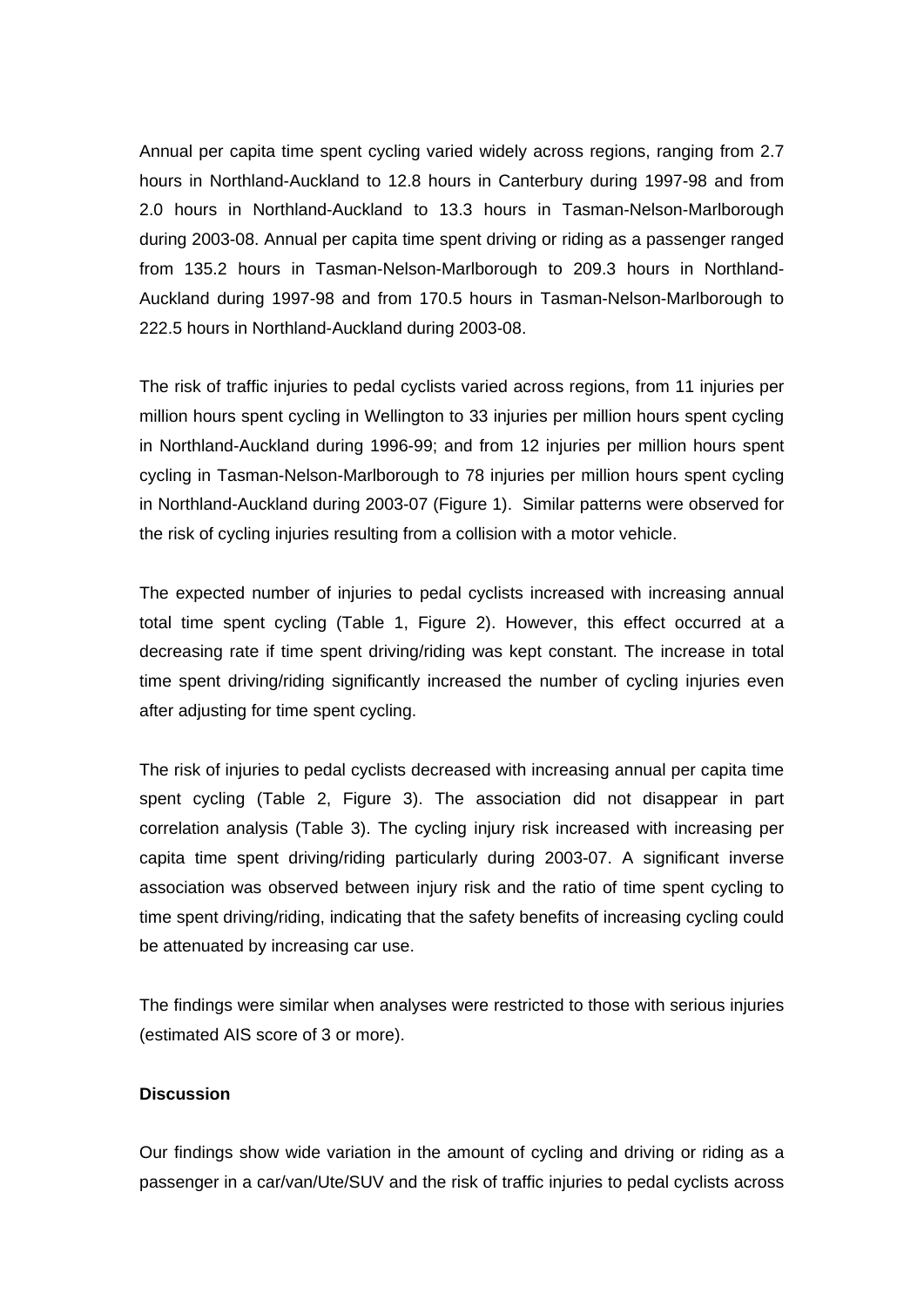New Zealand regions. Cyclists were safer in regions with more bicycle use and less car use.

The major strength of this study is the use of data from three national datasets to make within-country comparisons of exposure-based risks of cycling injuries resulting in death or hospital inpatient treatment and travel exposure variables of interest. However, some limitations should be kept in mind when interpreting the findings. Relatively minor injuries treated in emergency departments, private primary care facilities or self-treated were not included in this analysis. It has been proposed that such injuries be excluded in developing indicators of injury incidence due to incomplete ascertainment.<sup>26</sup> While these injuries may not pose a significant threat to life, it cannot be assumed that they will not pose a threat to longer-term disability. Ascertainment of relevant cases could also be affected by inaccuracies in diagnosis and external cause codes. Some reports suggest that up to a quarter of the E-codes assigned to hospital discharges could be incorrect at the level of the  $4<sup>th</sup>$  digit.<sup>30 31</sup> However, these inaccuracies are considered to be most likely for death records, particularly among older people.<sup>26 32 33</sup> Admission to hospital may be influenced by a number of factors including severity of injury, pre-existing co-morbidities, access to hospital services, professional practice and bed/theatre availability.<sup>26</sup> While it was reassuring to note similar associations when analyses were restricted to serious injuries as classified by the Barell matrix, it is acknowledged that misclassification of injury severity could remain an issue with this approach. $34$  Finally, there is a possibility of spurious associations in analyses involving ratio variables with a common term (i.e., time spent cycling); $^{23}$  however, the associations did not disappear after controlling for the effect of the common term.

Despite these limitations, our findings contribute to the limited research on the safety in numbers effect for vulnerable road users. The earliest published studies examining this effect were conducted in Sweden.<sup>45</sup> Ekman compared numbers of cyclists, pedestrians and motorists against serious conflicts/crashes among them at 95 intersections in Malmö and found an inverse relationship between the number of conflicts per cyclists and the number of cyclists per hour.<sup>4</sup> Likewise, Leden et al examined bicycle flow counts and collisions between motorists and bicyclists before and after the construction of a new design of a bicycle crossing at 45 non-signalised intersections in Gothenburg and reported that the number of collisions per bicyclists decreased with increasing bicycle flow.<sup>5</sup> Using five independent datasets from the US and Europe, Jacobsen concluded that a cyclist's or pedestrian's risk of being struck by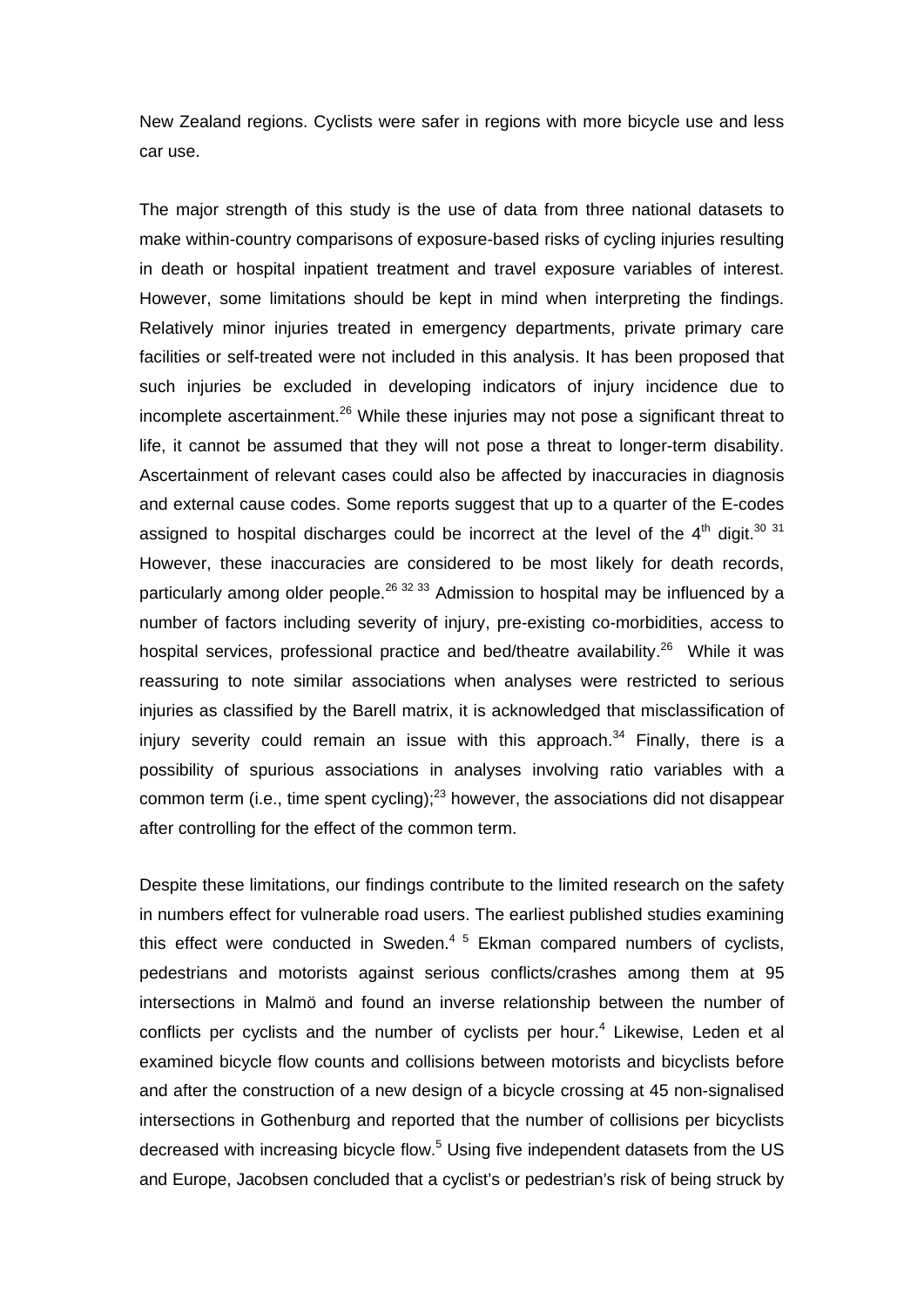a motor vehicle (per capita injury or fatality rate) varied with the -0.6 power of the amount of cycling or walking (measured by the portion of the journey to work on foot/bicycle, per capita distance walked/bicycled per day, and per capita trips on foot/bicycle per day).<sup>7</sup> Robinson examined three Australian datasets and found a similar association between fatalities per distance cycled and average per capita distance cycled.<sup>8</sup>

Behaviour change by motorists is considered the most likely mechanism which underlies the safety in numbers effect.<sup>7</sup> This theory was formulated after researchers observed motorists drive more slowly when they encounter more pedestrians and faster when there are few.<sup>35</sup> Moreover, if more people cycle, drivers are more likely to be cyclists themselves and may give more consideration to other road users.<sup>7</sup> Such a situation is likely to also result in greater political will to improve the traffic environment in favour of cyclists.<sup>836</sup>

In New Zealand, the amount of cycling relative to the amount of motorised traffic appears to be an important determinant of cycling injury risks. Our study as well as previous research<sup>9 37</sup> reveals that the expected number of cycling injuries increases with increasing the amount of cycling but at a decreasing rate (i.e., the injury risk decreases) after adjusting for the amount of car use. For example, at the current level of car use (1184 million hours per year<sup>14</sup>), doubling the amount of cycling (24 million hours per year currently<sup>14</sup>) will result in 88 more cycling injuries and tripling the amount of cycling will result in 144 more injuries. This will be more pronounced if car use decreases – at half the current level of car use (i.e., 592 million hours per year), doubling cycle use will result in 50 more injuries and tripling cycle use will result in 81 more injuries. This is also evidenced in our analysis showing an inverse association between the injury risk and the ratio of time spent cycling to driving/riding. Indeed, given the decline in cycle use relative to car use in most regions, we could more appropriately label this effect "risk in scarcity".

Both volume and speed of motorised traffic pose risks to vulnerable road users. Previous research reported a positive association between vehicle flow and pedestrian injury risk.<sup>46</sup> Likewise, the risk that speeding places on pedestrians, cyclists and other vulnerable road users has been well recognised.<sup>38</sup> Consequently, increasing traffic volume and speed discourages people to engage in active travel.<sup>39</sup> For example, in a recent survey by Chinese state television, almost half of cyclists reduced their use of this travel mode mainly due to increased perceived danger in the streets. $40$  The vicious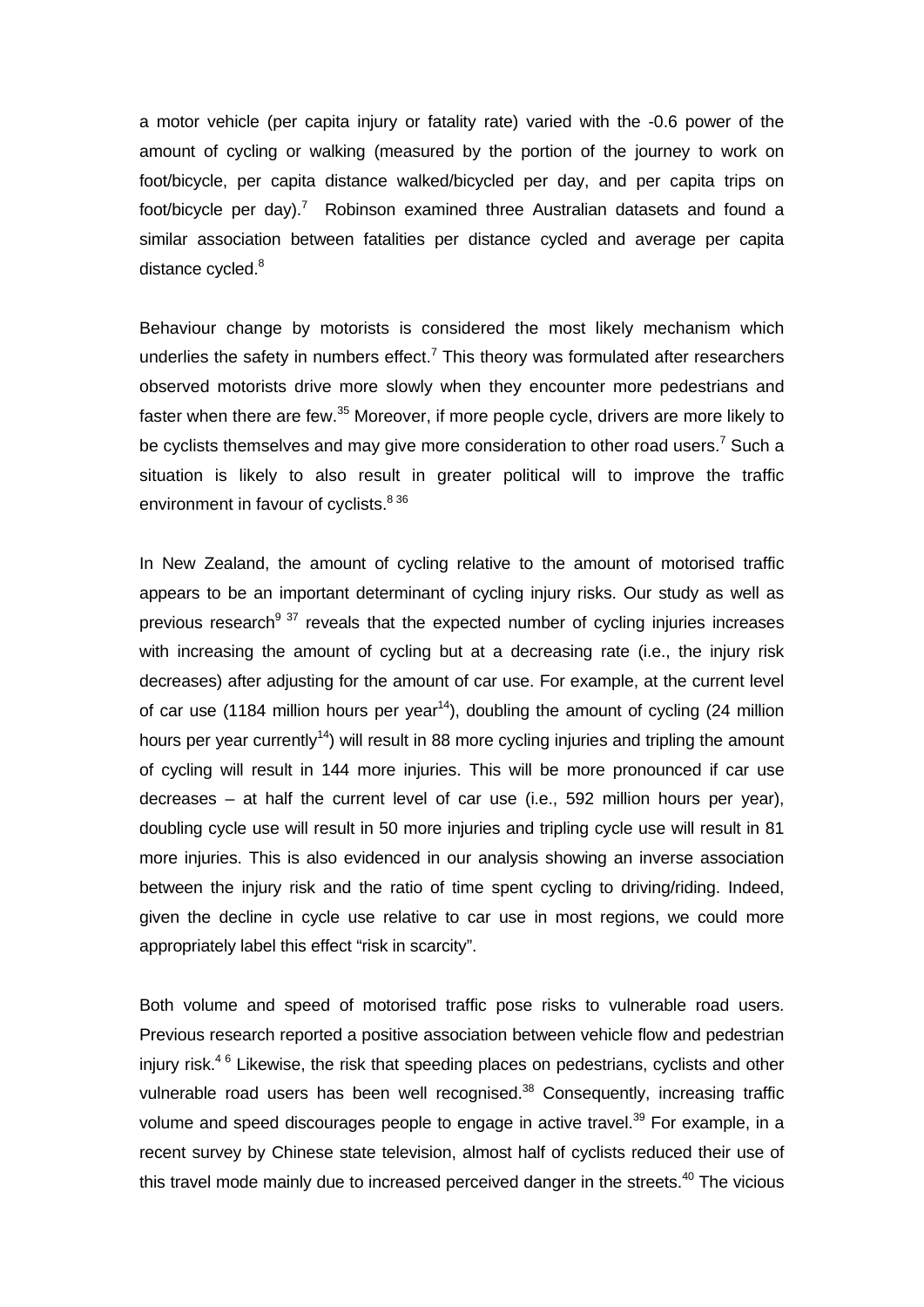circle that would arise from an increasingly dangerous road environment encouraging greater car use poses a higher risk for those who continue cycling or walking and will have the greatest impact on those who lack access to a car, e.g., children, the elderly and low-income families.

Reversing the "risk in scarcity" effect requires cooperative efforts to promote a modal shift (from using cars to active travel modes) and to improve the safety of vulnerable road users. Of interventions which aim to influence transport choices, targeted behaviour change programmes appear to be effective in motivated subgroups but the evidence for publicity campaigns, engineering measures, financial incentives and providing alternative services is inconsistent and insufficient.<sup>41</sup> Of interventions which aim to make cycling safer, helmet use reduces the risk of head, brain and facial injuries in a crash.<sup>42</sup> Visibility aids improve detection and recognition by drivers but its effect on cyclist safety remains unclear.<sup>43</sup> A recent cross-sectional study reported that low cyclist conspicuity increased the risk of cycle crash injuries.<sup>44</sup> Environmental measures such as purpose-built cycle-only facilities, $45$  street lighting, $46$  area-wide traffic calming  $47$  and speed limits<sup>48</sup> are likely to improve traffic safety. However, research to date has tended to concentrate on only one set of outcomes, either travel behaviour or injury risk, so that little is known about the effects of such measures on both outcomes.<sup>49</sup> There are many reasons to address this gap in knowledge, including the argument raised by some that traffic safety efforts such as compulsory cycle helmet legislation may discourage bicycle use.<sup>50</sup>

The success of European countries in promoting cycling and walking highlights the importance of "coordinated implementation of the multi-faceted, mutually reinforcing set of policies", such as provision of better facilities for pedestrians and cyclists, extensive traffic calming of residential neighbourhoods, increased traffic regulation and enforcement, people oriented urban design, integration of active travel with public transport, comprehensive traffic education and training and restrictions on car ownership, use and parking.<sup>51 52</sup>

In auto-centric countries like New Zealand, significant barriers exist to implementing such comprehensive measures but much could be achieved in the short term. We found an increasing trend in cycling and a decreasing trend in cycling injury risk in regions (e.g., Nelson<sup>53</sup>) that have invested in sustainable transport strategies. Given that the convenience of car use is one of the main reasons why New Zealanders don't cycle and walk, $54$  car restrictive measures, although often perceived as less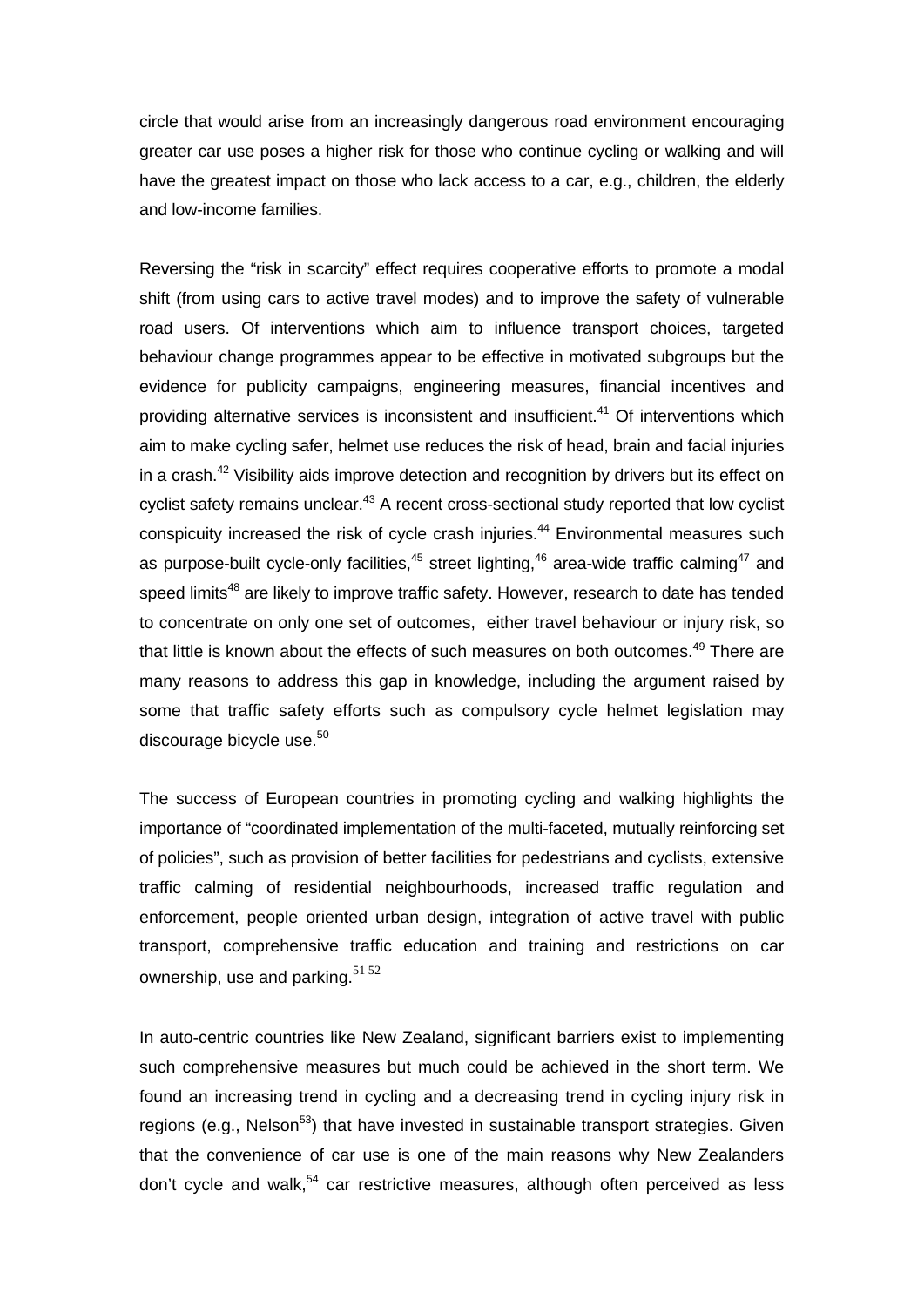important than measures for cycling promotion, $55$  deserve more attention. Possible actions include: congestion charging, $56$  Pay-As-You-Drive vehicle insurance,  $57$ environmental levies on petrol, road closures, car-free zones and car park restrictions. Our analysis shows that if cycle use remains constant and car use is reduced by 10%, there will be 56 fewer admissions to hospital for cycling injuries annually.

A modal shift from car use to cycling also improves safety to other road users<sup>64</sup> and provides substantial health, environmental and economic benefits. Obesity rates are lower in countries where active travel is more common<sup>58</sup>. There is evidence showing that active commuting reduces the risk of mortality<sup>59 60</sup> or cardiovascular events<sup>61</sup>, enhances social cohesion, community livability and transport equity,<sup>62-64</sup> saves fuel and reduces motor vehicle emissions.<sup>65</sup>

#### **Conclusion**

In New Zealand, the risk of injuries to pedal cyclists and the amount of cycling relative to car use are linked, consistent with a 'risk in scarcity' effect. This means that the risk profiles of cyclists will worsen if less people use a bicycle and more use a car.

#### **Acknowledgement**

We thank Mr Robert Hipkiss at the Ministry of Health for providing mortality and hospitalisation data, Ms Lynley Povey at the Ministry of Transport for providing Household Travel Survey data, Mr Brandon de Graaf at the Injury Prevention Research Unit, University of Otago for advising how to identify readmission cases and Mrs Elizabeth Robinson at the Epidemiology and Biostatistics for her statistical advice.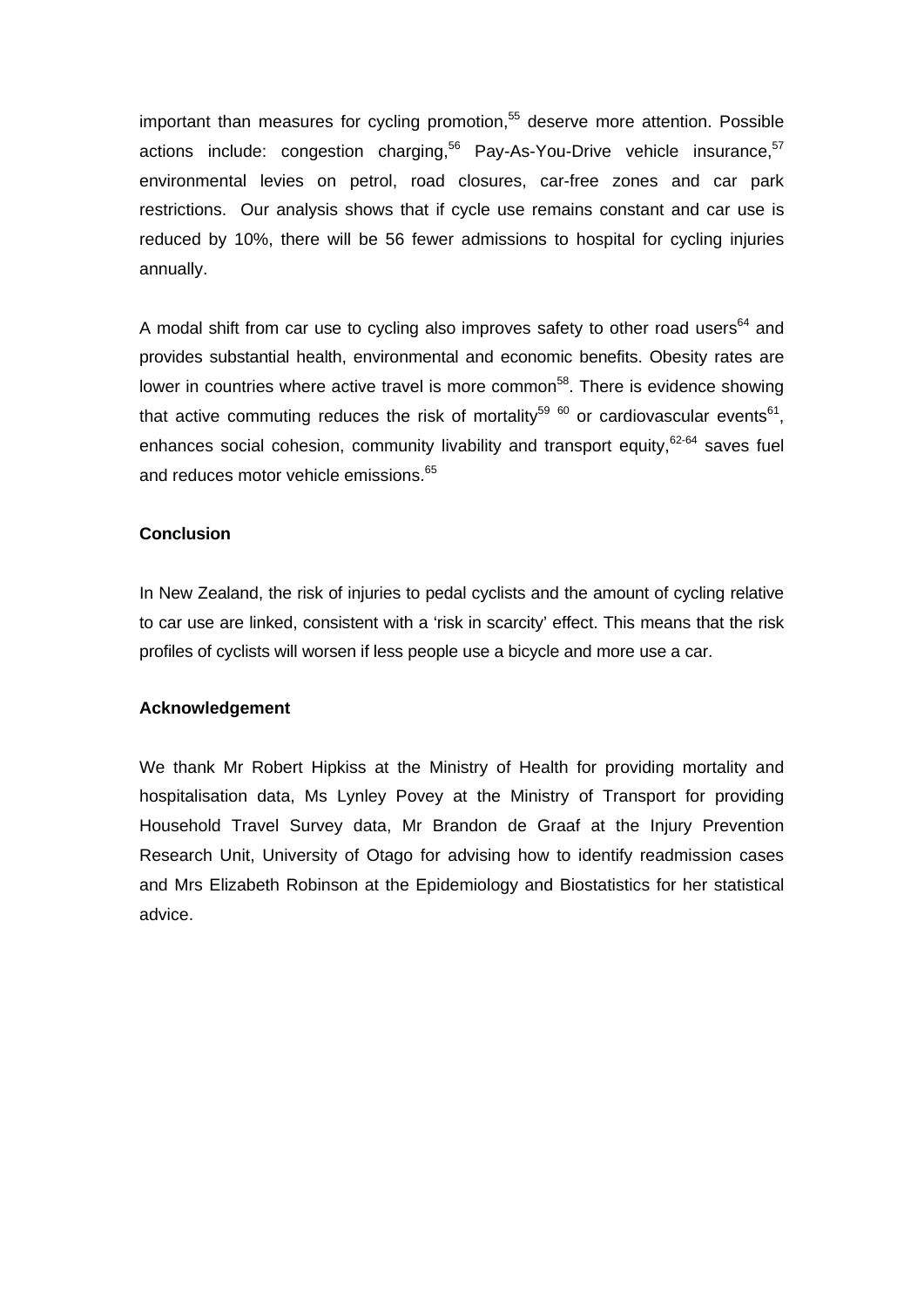#### **References**

- 1. Smeed RJ. Some Statistical Aspects of Road Safety Research. *J R Stat Soc Ser A* 1949;112(1):1-34.
- 2. Adams J. Smeed's law, seatbelts and the Emperor's new clothes. In: Evans L, Schwing R, editors. *Human Behavior and Traffic Safety*. New York: Plenum, 1985:193-253.
- 3. Knott JW. Road traffic accidents in New South Wales, 1881-1991. *Aust Econ Hist Rev* 1994;34(2):80-116.
- 4. Ekman L. On the treatment of flow in traffic safety analysis a non-parametric approach applied on vulnerable road users. Bulletin 136. Institutionen för Trafikteknik, Lunds Tekniska Högskola, 1996.
- 5. Leden L, Gårder P, Pulkkinen U. An expert judgment model applied to estimating the safety effect of a bicycle facility. *Accid Anal Prev* 2000;32(4):589-599.
- 6. Leden L. Pedestrian risk decrease with pedestrian flow. A case study based on data from signalized intersections in Hamilton, Ontario. *Accid Anal Prev* 2002;34(4):457-464.
- 7. Jacobsen PL. Safety in numbers: more walkers and bicyclists, safer walking and bicycling. *Inj Prev* 2003;9(3):205-209.
- 8. Robinson DL. Safety in numbers in Australia: more walkers and bicyclists, safer walking and bicycling. *Health Promot J Austr* 2005;16(1):47-51.
- 9. Turner S, Roozenburg A, Francis T. Predicting accident rates for cyclists and pedestrians. Land Transport New Zealand Research Report 289. Wellington: Land Transport New Zealand, 2006.
- 10. The Economist. *Pocket World in Figures 2009.* London: The Economist, 2009.
- 11. Ministry of Transport. Comparing travel modes. Household Travel Survey v2 revised Nov 2009. Wellington: Ministry of Transport, 2009.
- 12. Ministry of Transport. Cyclists: Crash Fact Sheet. Wellington: Ministry of Transport, 2009.
- 13. Tin Tin S, Woodward A, Thornley S, Ameratunga S. Cycling and walking to work in New Zealand, 1991-2006: regional and individual differences, and pointers to effective interventions. *Int J Behav Nutr Phys Act* 2009;6(1):64.
- 14. Ministry of Transport. How New Zealanders travel: trends in New Zealand household travel 1989-2008. Wellington: Ministry of Transport, 2009.
- 15. Statistics New Zealand [homepage on the Internet]. Meshblock. Wellington: Statistics New Zealand, 2010 [cited 18 March 2010]. Available from: [http://www.stats.govt.nz/methods\\_and\\_services/surveys-and](http://www.stats.govt.nz/methods_and_services/surveys-and-methods/classifications-and-standards/classification-related-stats-standards/meshblock/definition.aspx)[methods/classifications-and-standards/classification-related-stats](http://www.stats.govt.nz/methods_and_services/surveys-and-methods/classifications-and-standards/classification-related-stats-standards/meshblock/definition.aspx)[standards/meshblock/definition.aspx](http://www.stats.govt.nz/methods_and_services/surveys-and-methods/classifications-and-standards/classification-related-stats-standards/meshblock/definition.aspx).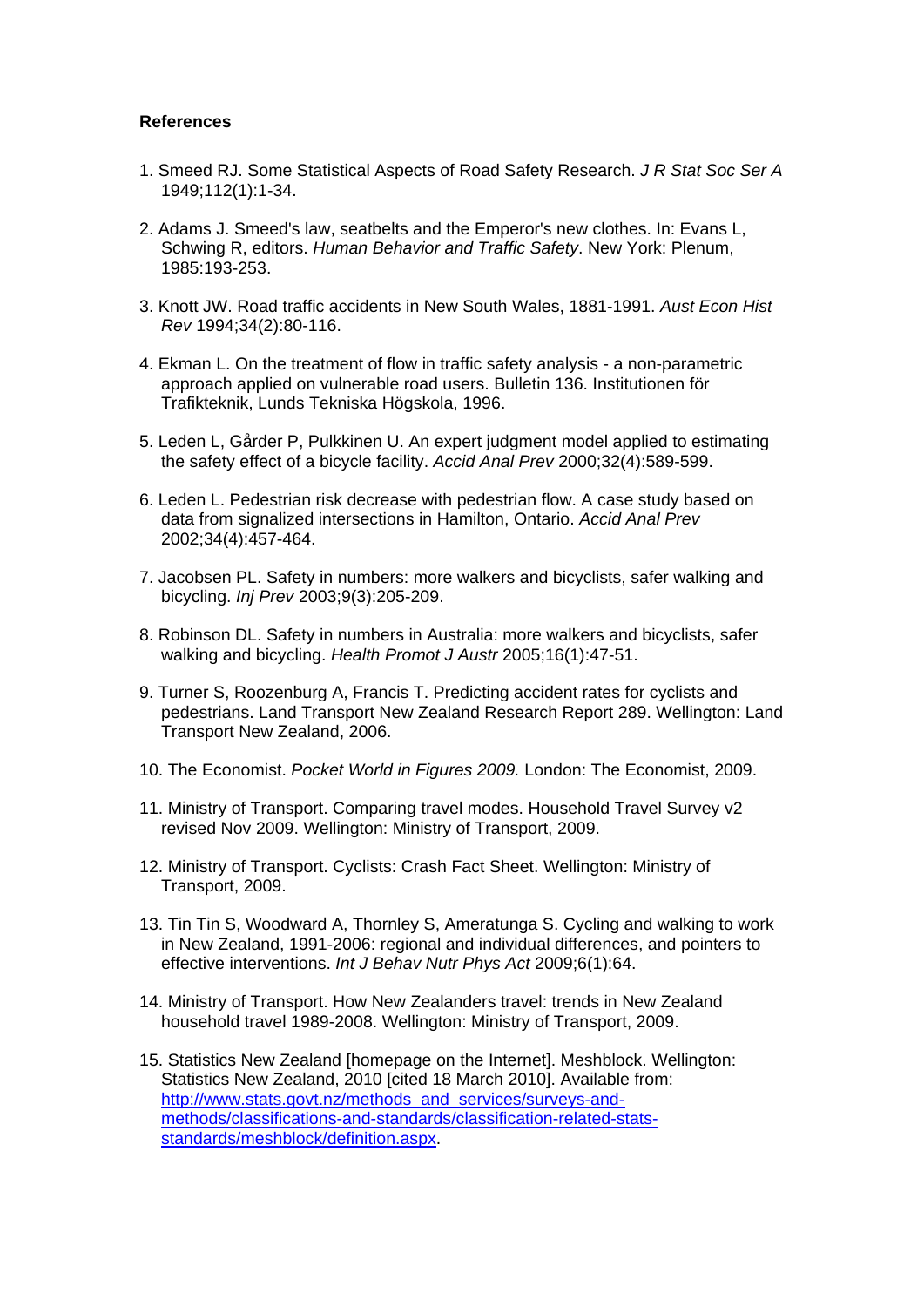- 16. World Health Organization [homepage on the Internet]. International Classification of Diseases (ICD). Geneva: World Health Organization, 2010 [cited 18 March 2010]. Available from: [http://www.who.int/classifications/icd/en/.](http://www.who.int/classifications/icd/en/)
- 17. Ministry of Transport [homepage on the Internet]. New Zealand Household Travel Survey. Wellington: Ministry of Transport, 2010 [cited 18 March 2010]. Available from: [http://www.transport.govt.nz/research/travelsurvey/.](http://www.transport.govt.nz/research/travelsurvey/)
- 18. Langley J. Experiences using New Zealand's hospital based surveillance system for injury prevention research. *Methods Inf Med* 1995;34(4):340-344.
- 19. Langley J, Stephenson S, Cryer C, Borman B. Traps for the unwary in estimating person based injury incidence using hospital discharge data. *Inj Prev* 2002;8(4):332-337.
- 20. Civil I, Twaddle B. Trauma care systems in New Zealand. *Injury* 2003;34(9):740- 744.
- 21. Maycock G, Hall R. Accidents at four-arm roundabouts. Transport and Road Research Laboratory Report, LR1120. Crowthorne, UK: Transport and Road Research Laboratory, 1984.
- 22. Hauer E, ng J, Lovell J. Estimation of safety at signalised intersections. *Transp Res Rec* 1988;1185:48-61.
- 23. Bollen KA, Ward S. Ratio Variables in Aggregate Data Analysis: Their Uses, Problems, and Alternatives. *Sociol Methods Res* 1979;7(4):431-450.
- 24. Logan CH. General Deterrent Effects of Imprisonment. *Soc Forces* 1972;51(1):64-73.
- 25. Logan CH. Problems in Ratio Correlation: The Case of Deterrence Research. *Soc Forces* 1982;60(3):791-810.
- 26. Cryer C, Langley J. Developing indicators of injury incidence that can be used to monitor global, regional and local trends. Dunedin: Injury Prevention Research Unit, University of Otago, 2008.
- 27. Committee on Medical Aspects of Automotive Safety. Rating the Severity of Tissue Damage: I. The Abbreviated Scale. *JAMA* 1971;215(2):277-280.
- 28. Association for the Advancement of Automotive Medicine. *The Abbreviated Injury Scale: 1990 Revision, Update 98.* Barrington, IL: Association for the Advancement of Automotive Medicine, 1998.
- 29. Clark DE, Ahmad S. Estimating injury severity using the Barell matrix. *Inj Prev* 2006;12(2):111-116.
- 30. Langley J, Stephenson S, Thorpe C, Davie G. Accuracy of injury coding under ICD-9 for New Zealand public hospital discharges. *Inj Prev* 2006;12(1):58-61.
- 31. Davie G, Langley J, Samaranayaka A, Wetherspoon ME. Accuracy of injury coding under ICD-10-AM for New Zealand public hospital discharges. *Inj Prev* 2008;14(5):319-323.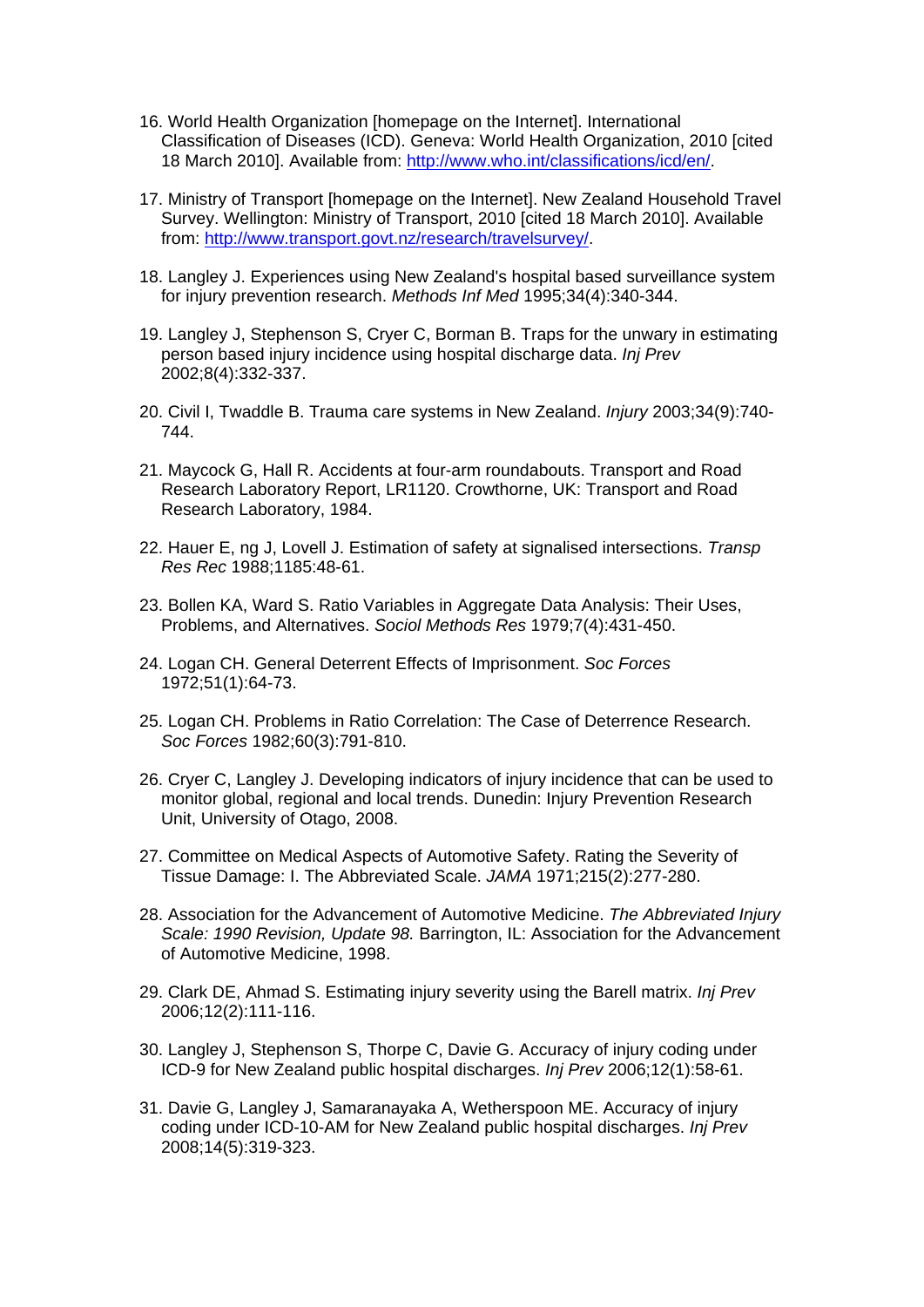- 32. Johansson LA, Westerling R. Comparing hospital discharge records with death certificates: Can the differences be explained? *J Epidemiol Community Health* 2002;56(4):301-308.
- 33. Langlois JA, Smith GS, Baker SP, Langley JD. International Comparisons of Injury Mortality in the Elderly: Issues and Differences between New Zealand and the United States. *Int J Epidemiol* 1995;24(1):136-143.
- 34. Cryer C. Severity of injury measures and descriptive epidemiology. *Inj Prev* 2006;12(2):67-68.
- 35. Todd K. Pedestrian regulations in the United States: a critical review. *Transp Q* 1992;46:541-559.
- 36. CTC. Safety in Numbers in England. Guildford: CTC, 2009.
- 37. Turner S, Binder S, Roozenburg A. Cycle safety: reducing the crash risk. NZ Transport Agency research report 389. Wellington: NZ Transport Agency, 2009.
- 38. Global Road Safety Partnership. Speed management: a road safety manual for decision-makers and practitioners. Geneva: Global Road Safety Partnership, 2008.
- 39. Jacobsen PL, Racioppi F, Rutter H. Who owns the roads? How motorised traffic discourages walking and bicycling. *Inj Prev* 2009;15(6):369-373.
- 40. York G. Cars conquering the bicycle kingdom. *Globe and Mail*, Jan 20 2007.
- 41. Ogilvie D, Egan M, Hamilton V, Petticrew M. Promoting walking and cycling as an alternative to using cars: systematic review. *Br Med J* 2004;329(7469):763.
- 42. Thompson DC, Rivara F, Thompson R. Helmets for preventing head and facial injuries in bicyclists. *Cochrane Database Syst Rev* 2009;4.
- 43. Kwan I, Mapstone J. Interventions for increasing pedestrian and cyclist visibility for the prevention of death and injuries. *Cochrane Database Syst Rev* 2009;4.
- 44. Thornley SJ, Woodward A, Langley JD, Ameratunga SN, Rodgers A. Conspicuity and bicycle crashes: preliminary findings of the Taupo Bicycle Study. *Inj Prev* 2008;14(1):11-18.
- 45. Reynolds C, Harris M, Teschke K, Cripton P, Winters M. The impact of transportation infrastructure on bicycling injuries and crashes: a review of the literature. *Environ Health* 2009;8(1):47.
- 46. Beyer FR, Ker K. Street lighting for preventing road traffic injuries. *Cochrane Database Syst Rev* 2009;4.
- 47. Bunn F, Collier T, Frost C, Ker K, Steinbach R, Roberts I, et al. Area-wide traffic calming for preventing traffic related injuries. *Cochrane Database Syst Rev* 2009;4.
- 48. Morrison DS, Petticrew M, Thomson H. What are the most effective ways of improving population health through transport interventions? Evidence from systematic reviews. *J Epidemiol Community Health* 2003;57(5):327-333.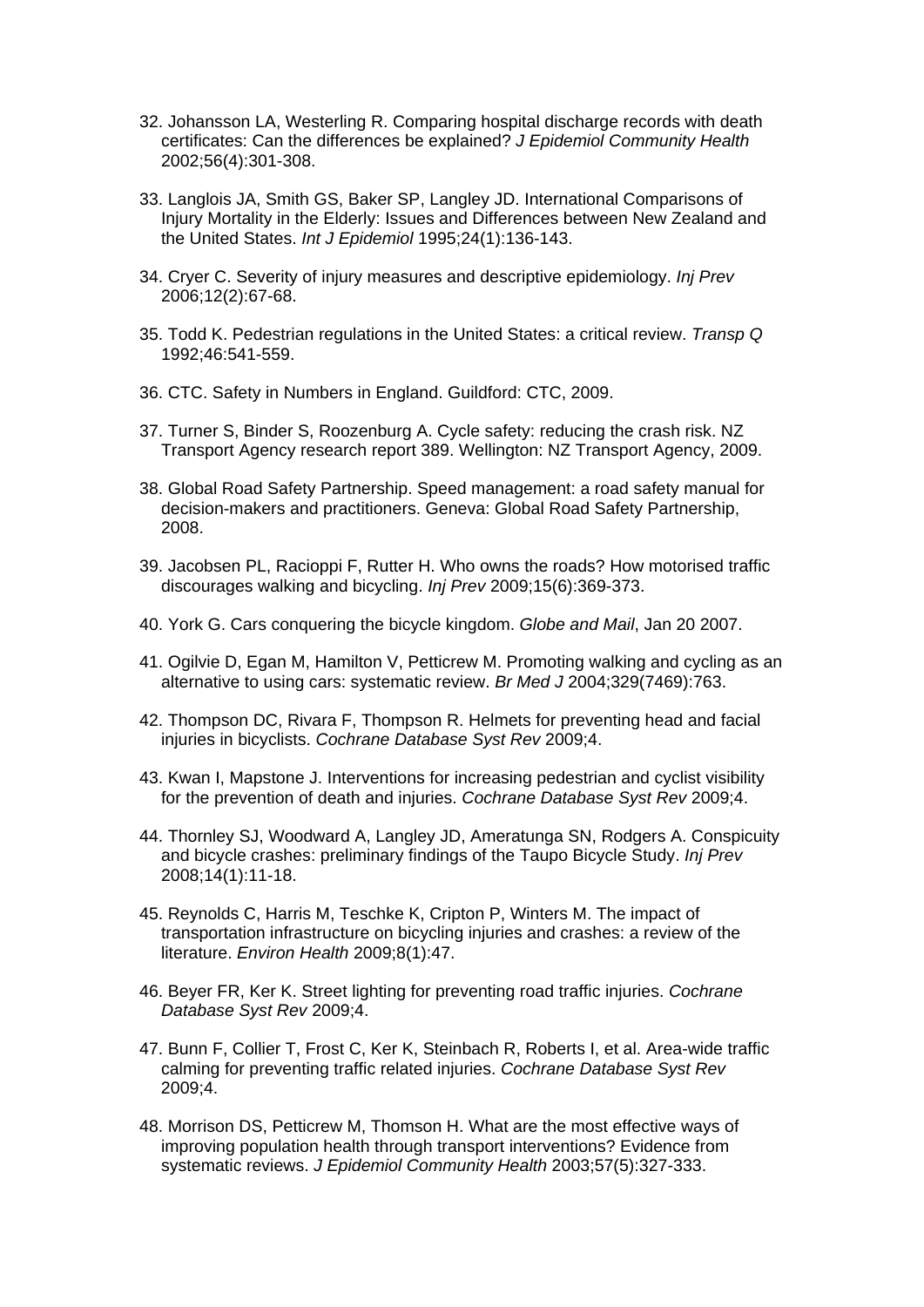- 49. Killoran A, Doyle N, Waller S, Wohlgemuth C, Crombie H. Transport interventions promoting safe cycling and walking: Evidence briefing. London: National Institute for Health and Clinical Excellence, 2006.
- 50. Robinson DL. Bicycle helmet legislation: can we reach a consensus? *Accid Anal Prev* 2007;39(1):86-93.
- 51. Pucher J, Dijkstra L. Promoting safe walking and cycling to improve public health: lessons from The Netherlands and Germany. *Am J Public Health* 2003;93(9):1509-16.
- 52. Pucher J, Buehler R. Making cycling irresistable: lessons from the Netherlands, Denmark, and Germany. *Transp Rev* 2008;28(4):495-528.
- 53. Nelson City Council [homepage on the Internet]. Regional Land Transport Strategy. Nelson: Nelson City Council, June 2009 [ cited 29 March 2010]. Available from: [http://www.nelsoncitycouncil.co.nz/regional-land-transport](http://www.nelsoncitycouncil.co.nz/regional-land-transport-strategy/)[strategy/](http://www.nelsoncitycouncil.co.nz/regional-land-transport-strategy/)
- 54. Cleland B, Walton D. Why don't people walk and cycle? Central Laboratories Report No: 528007.00. Wellington: Land Transport New Zealand, 2004.
- 55. Tin Tin S, Woodward A, Thornley S, Langley J, Rodgers A, Ameratunga S. Cyclists' attitudes toward policies encouraging bicycle travel: findings from the Taupo Bicycle Study in New Zealand. *Health Promot Int* 2010;25(1):54-62.
- 56. Leape J. The London Congestion Charge. *J Econ Perspect* 2006;20(4):157-176.
- 57. Litman T. Pay-As-You-Drive Insurance: Recommendations for implementation. Victoria: Victoria Transport Policy Institute, 2009.
- 58. Bassett Jr DR, Pucher J, Buehler R. Walking, cycling, and obesity rates in Europe, North America, and Australia. . *J Phys Act Health* 2008;5:795-814.
- 59. Andersen LB, Schnohr P, Schroll M, Hein HO. All-cause mortality associated with physical activity during leisure time, work, sports, and cycling to work. *Arch Intern Med* 2000;160(11):1621-8.
- 60. Matthews CE, Jurj AL, Shu X-O, Li H-L, Yang G, Li Q, et al. Influence of exercise, walking, cycling, and overall nonexercise physical activity on mortality in Chinese women. *Am J Epidemiol* 2007;165(12):1343-50.
- 61. Hamer M, Chida Y. Active commuting and cardiovascular risk: A meta-analytic review. *Prev Med* 2008;46(1):9-13.
- 62. Donald Appleyard D. *Livable Streets.* Berkeley: University of California Press, 1981.
- 63. Litman T. Evaluating transportation equity: Guidance for incorporating distributional impacts in transportation planning. Victoria, BC: Victoria Transport Policy Institute, 2007.
- 64. Victoria Transport Policy Institute [homepage in the Internet]. Community Livability: Helping to create attractive, safe, cohesive communities. Victoria: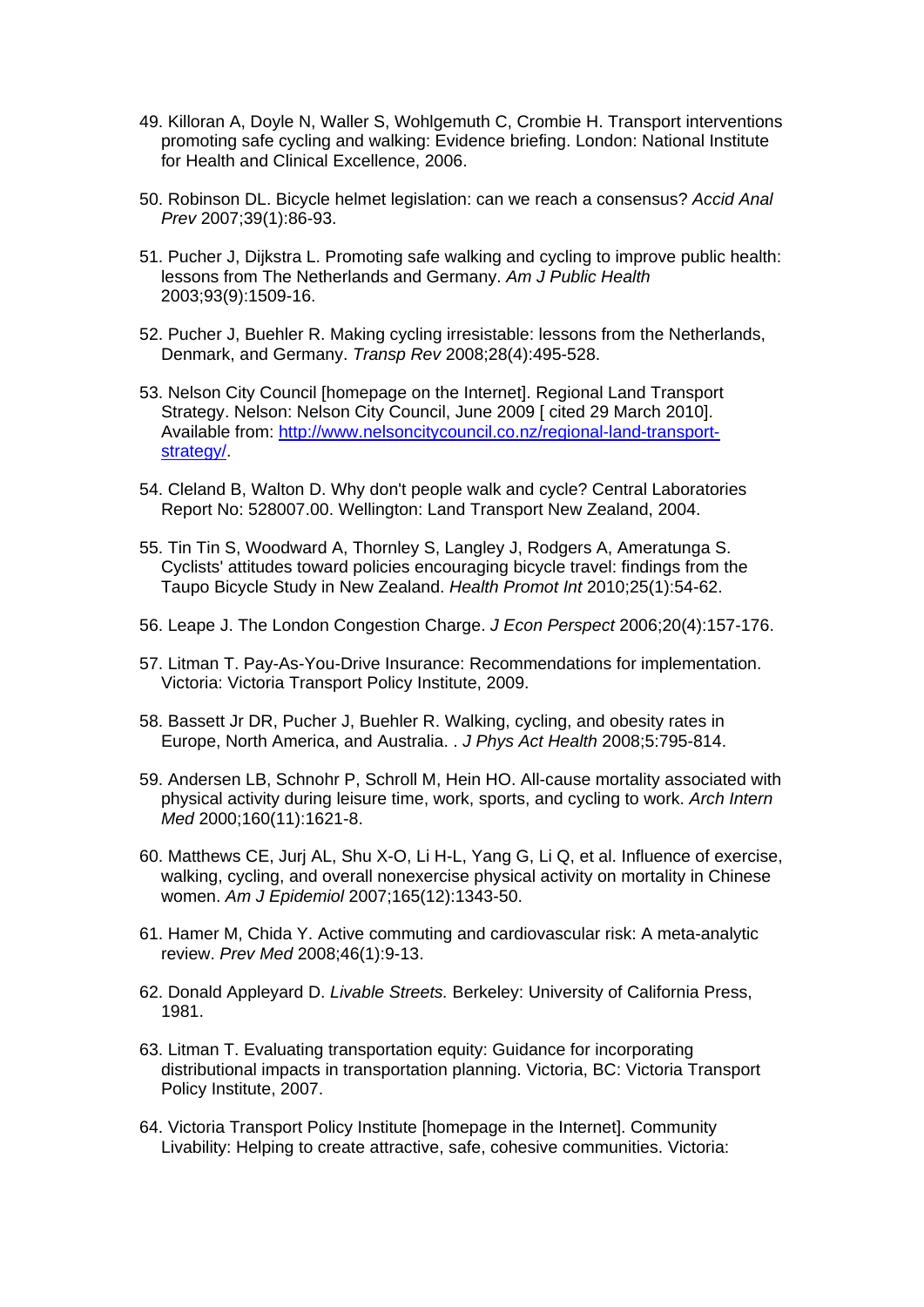Victoria Transport Policy Institute, 25 January 2010 [cited 29 March 2010]. Available from: [http://www.vtpi.org/tdm/tdm97.htm.](http://www.vtpi.org/tdm/tdm97.htm)

65. Higgins PAT. Exercise-based transportation reduces oil dependence, carbon emissions and obesity. *Environ Conserv* 2005;32(03):197-202.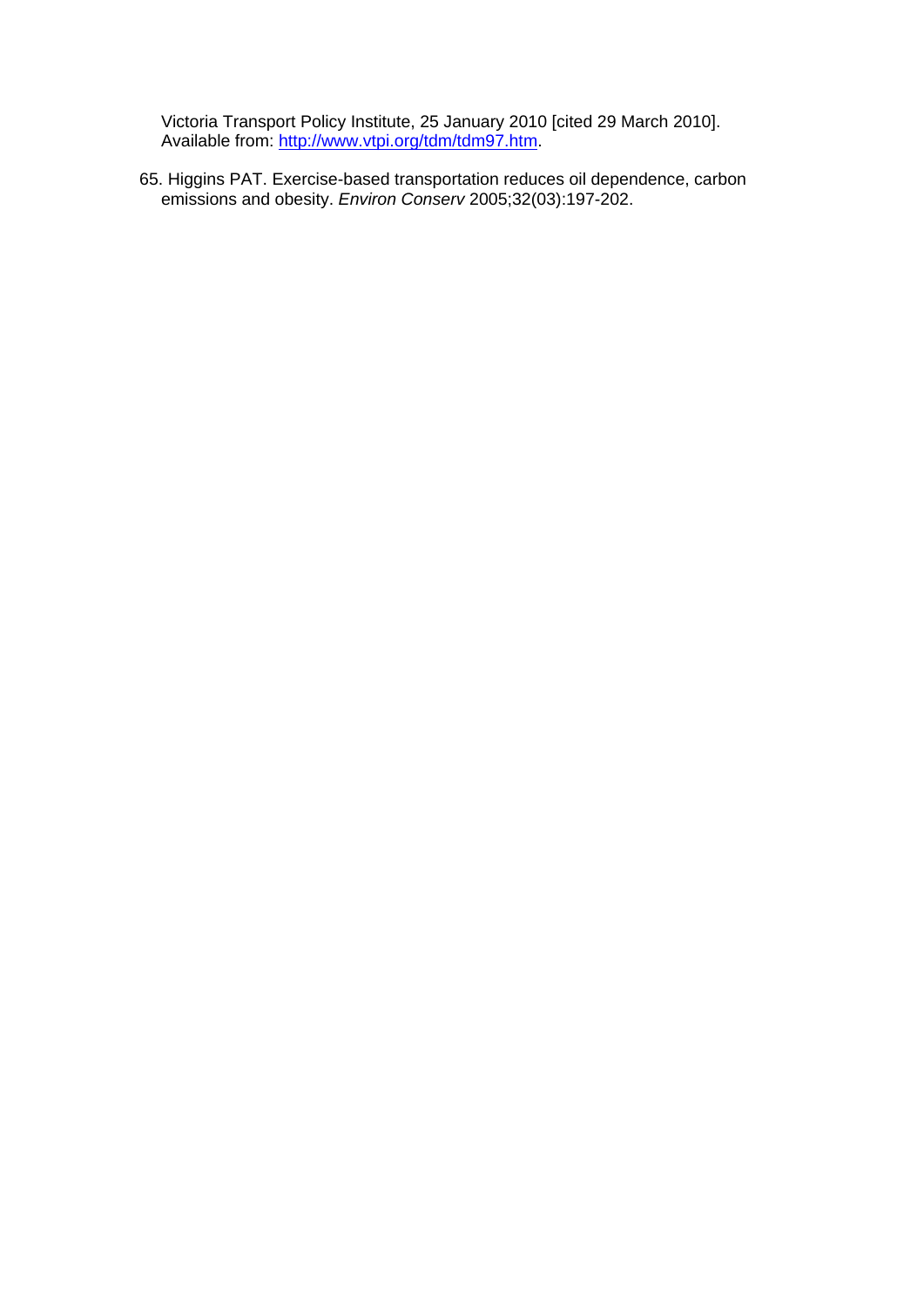#### **Table 1. Relationship between the number of traffic injuries to pedal cyclists and time spent cycling and driving/riding**

|                                    | <b>Number of overall injuries</b> |           |          |                 |           |         | Number of collisions with a motor vehicle |           |         |                 |           |         |
|------------------------------------|-----------------------------------|-----------|----------|-----------------|-----------|---------|-------------------------------------------|-----------|---------|-----------------|-----------|---------|
| Travel exposure variables          | Crude                             |           |          | Adjusted*       |           |         | Crude                                     |           |         | Adjusted*       |           |         |
|                                    | <b>Estimate</b>                   | <b>SE</b> | p-value  | <b>Estimate</b> | <b>SE</b> | p-value | <b>Estimate</b>                           | <b>SE</b> | p-value | <b>Estimate</b> | <b>SE</b> | p-value |
| Time spent cycling per year        |                                   |           |          |                 |           |         |                                           |           |         |                 |           |         |
| 1996-99                            | 0.82                              | 0.22      | 0.01     | 0.25            | 0.20      | 0.27    | 0.68                                      | 0.32      | 0.08    | $-0.14$         | 0.26      | 0.61    |
| 2003-07                            | 0.91                              | 0.49      | 0.11     | 0.18            | 0.18      | 0.37    | 0.92                                      | 0.49      | 0.11    | 0.25            | 0.29      | 0.44    |
| Time spent driving/riding per year |                                   |           |          |                 |           |         |                                           |           |         |                 |           |         |
| 1996-99                            | 0.68                              | 0.10      | 0.0004   | 0.54            | 0.15      | 0.01    | 0.70                                      | 0.12      | 0.0009  | 0.78            | 0.19      | 0.01    |
| 2003-07                            | 0.88                              | 0.09      | < 0.0001 | 0.82            | 0.11      | 0.001   | 0.84                                      | 0.15      | 0.001   | 0.76            | 0.18      | 0.01    |

\* - adjusted for both exposure variables in the table

#### **Table 2. Relationship between the risk of traffic injuries to pedal cyclists and time spent cycling and driving/riding**

| <b>Travel exposure variables</b>              |                 | <b>Risk of overall injuries</b> |       | Risk of collisions with a motor vehicle |           |         |  |
|-----------------------------------------------|-----------------|---------------------------------|-------|-----------------------------------------|-----------|---------|--|
|                                               | <b>Estimate</b> | <b>SE</b>                       |       | <b>Estimate</b>                         | <b>SE</b> | p-value |  |
| Per capita time spent cycling per year        |                 |                                 |       |                                         |           |         |  |
| 1996-99                                       | $-0.09$         | 0.03                            | 0.02  | $-0.13$                                 | 0.04      | 0.02    |  |
| 2003-07                                       | $-0.13$         | 0.03                            | 0.002 | $-0.11$                                 | 0.04      | 0.03    |  |
| Per capita time spent driving/riding per year |                 |                                 |       |                                         |           |         |  |
| 1996-99                                       | 0.002           | 0.005                           | 0.6   | 0.002                                   | 0.007     | 0.8     |  |
| 2003-07                                       | 0.014           | 0.006                           | 0.05  | 0.015                                   | 0.005     | 0.03    |  |
| Ratio of time spent cycling to driving/riding |                 |                                 |       |                                         |           |         |  |
| 1966-99                                       | $-23.83$        | 8.46                            | 0.03  | $-33.18$                                | 12.89     | 0.04    |  |
| 2003-07                                       | $-36.70$        | 6.16                            | 0.001 | $-31.36$                                | 9.90      | 0.02    |  |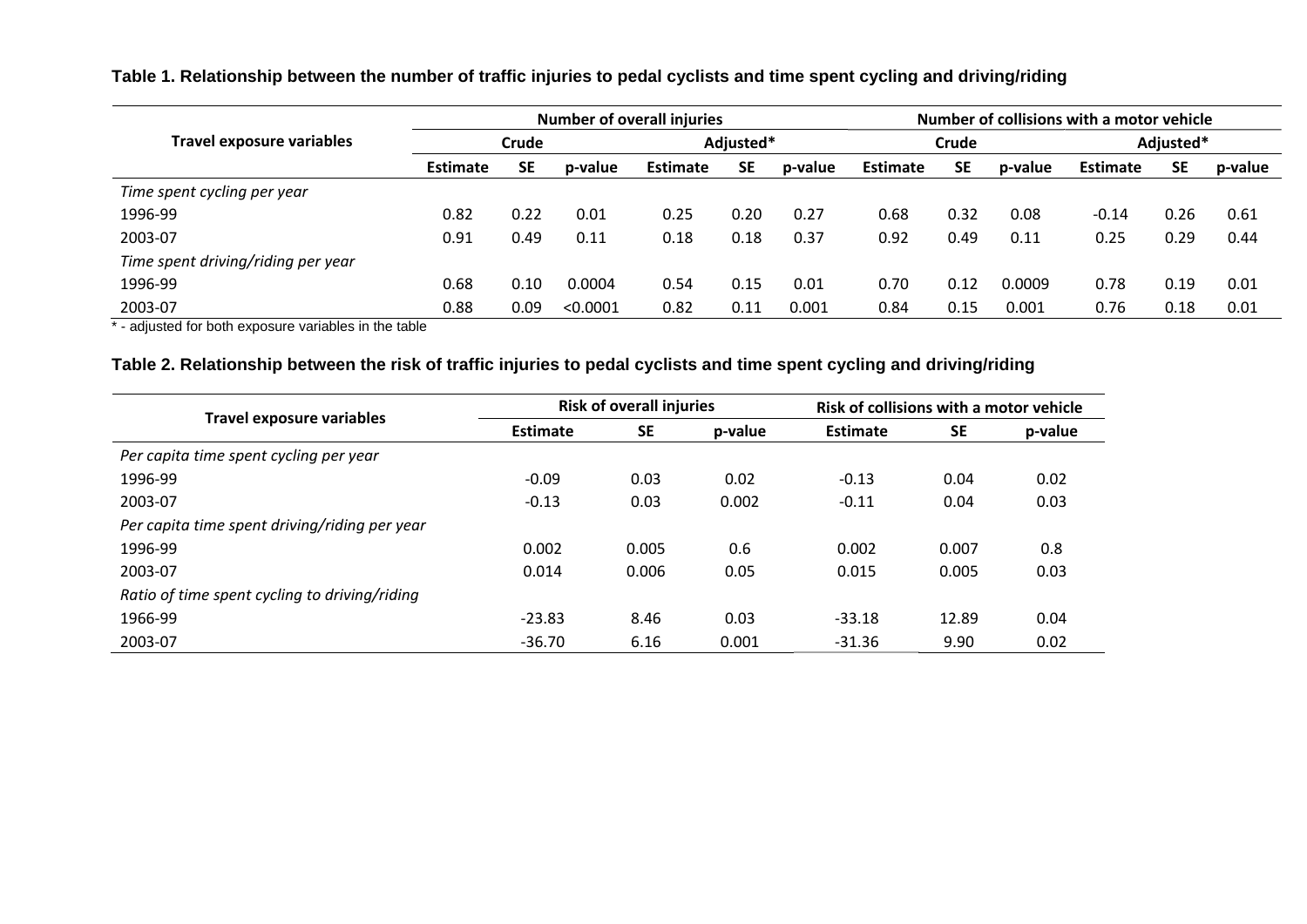#### **Table 3. Part correlation**

| Travel exposure variables                     |                              | <b>Risk of overall injuries</b> |         | Risk of collisions with a motor vehicle |           |         |  |
|-----------------------------------------------|------------------------------|---------------------------------|---------|-----------------------------------------|-----------|---------|--|
|                                               | <b>SE</b><br><b>Estimate</b> |                                 | p-value | <b>Estimate</b>                         | <b>SE</b> | p-value |  |
| Per capita time spent cycling per year        |                              |                                 |         |                                         |           |         |  |
| 1996-99                                       | $-0.09$                      | 0.03                            | 0.02    | $-0.14$                                 | 0.04      | 0.01    |  |
| 2003-07                                       | $-0.12$                      | 0.06                            | 0.08    | $-0.10$                                 | 0.06      | 0.1     |  |
| Ratio of time spent cycling to driving/riding |                              |                                 |         |                                         |           |         |  |
| 1966-99                                       | $-26.41$                     | 8.88                            | 0.02    | $-38.85$                                | 12.59     | 0.02    |  |
| 2003-07                                       | $-31.89$                     | 14.41                           | 0.07    | $-22.12$                                | 17.17     | 0.2     |  |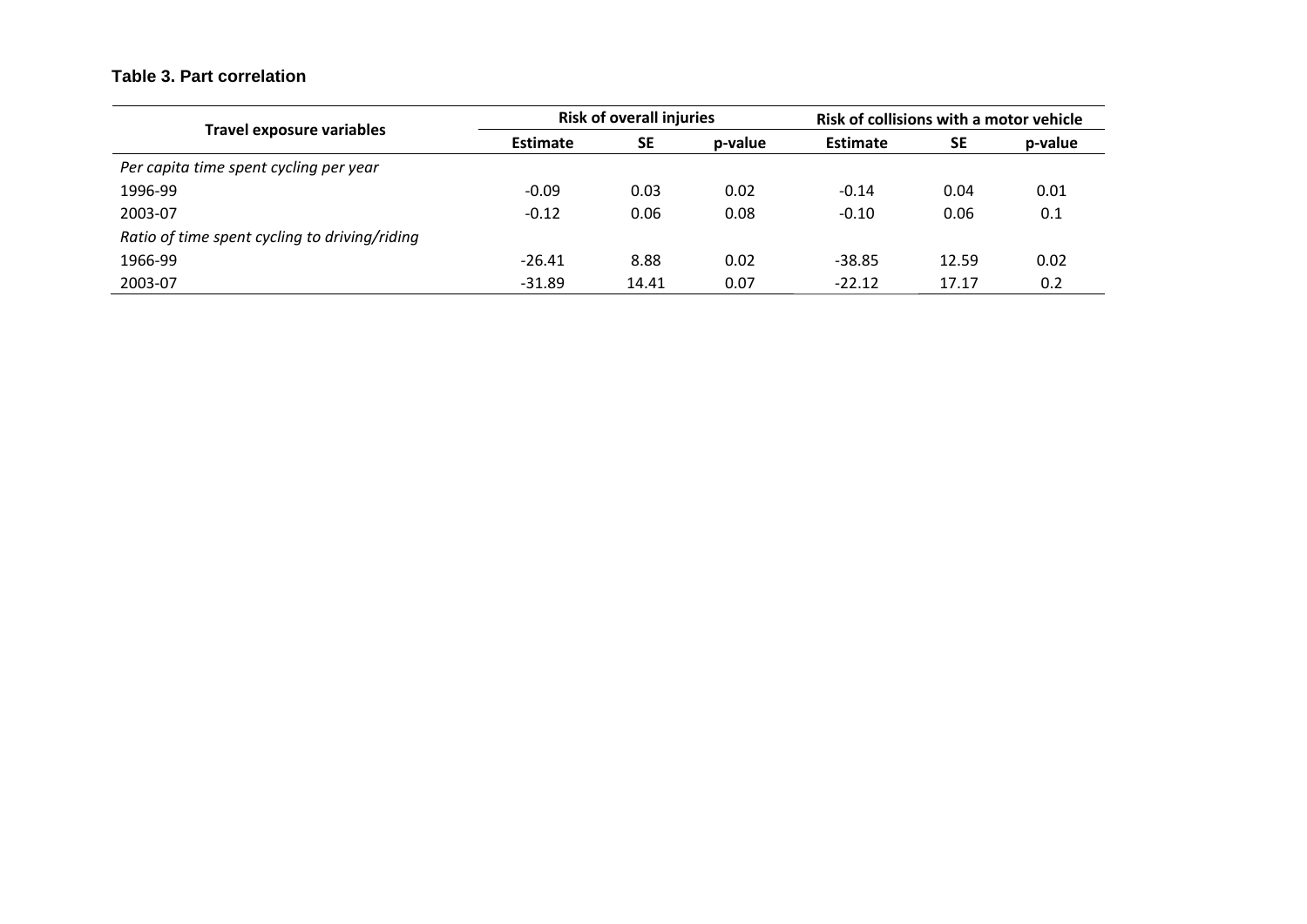

**Figure 1. Risks of overall and collision injuries to pedal cyclists by region**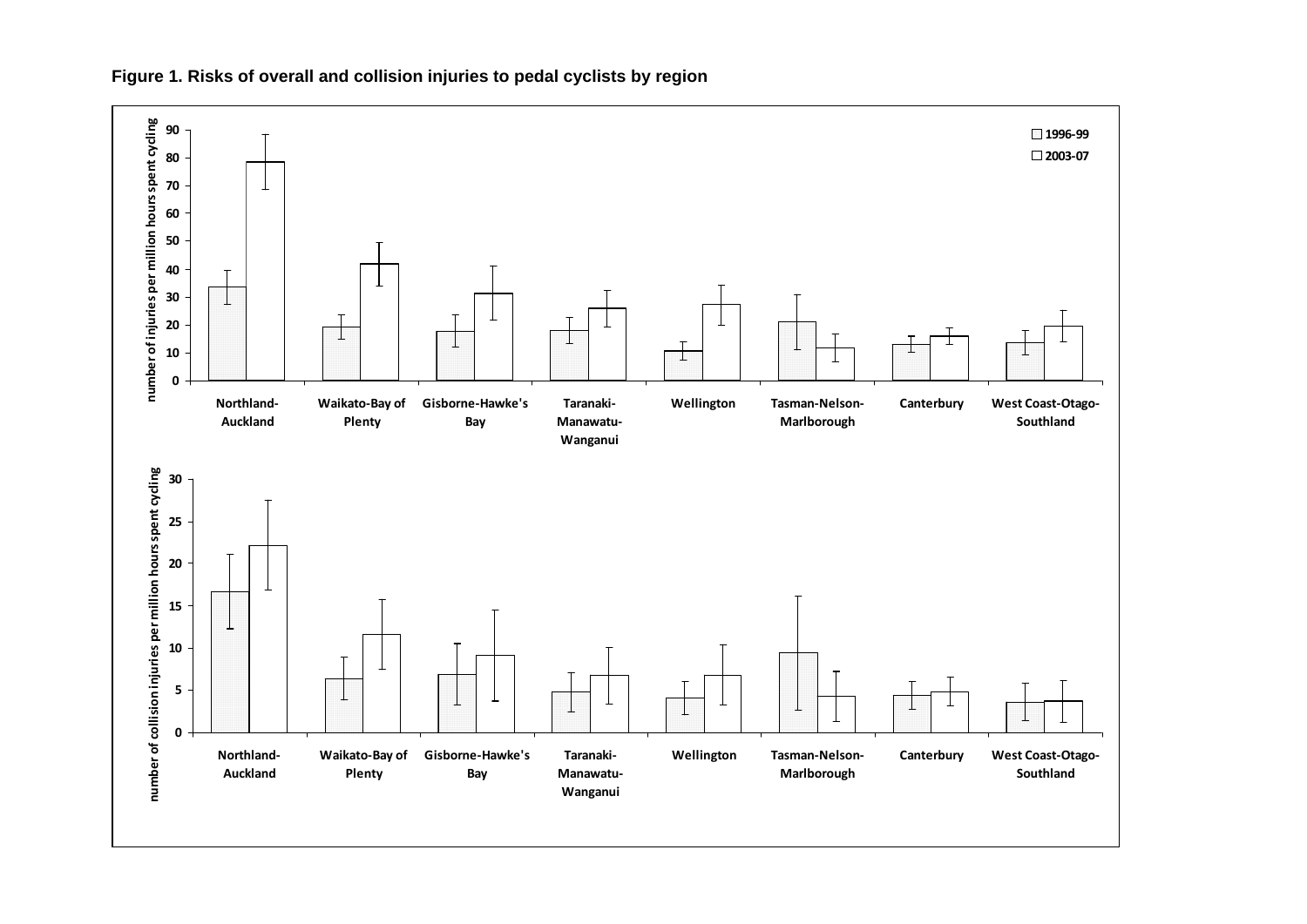

#### **Figure 2. Relationship between the number of traffic injuries to pedal cyclists and time spent cycling and driving/riding (2003-07)**